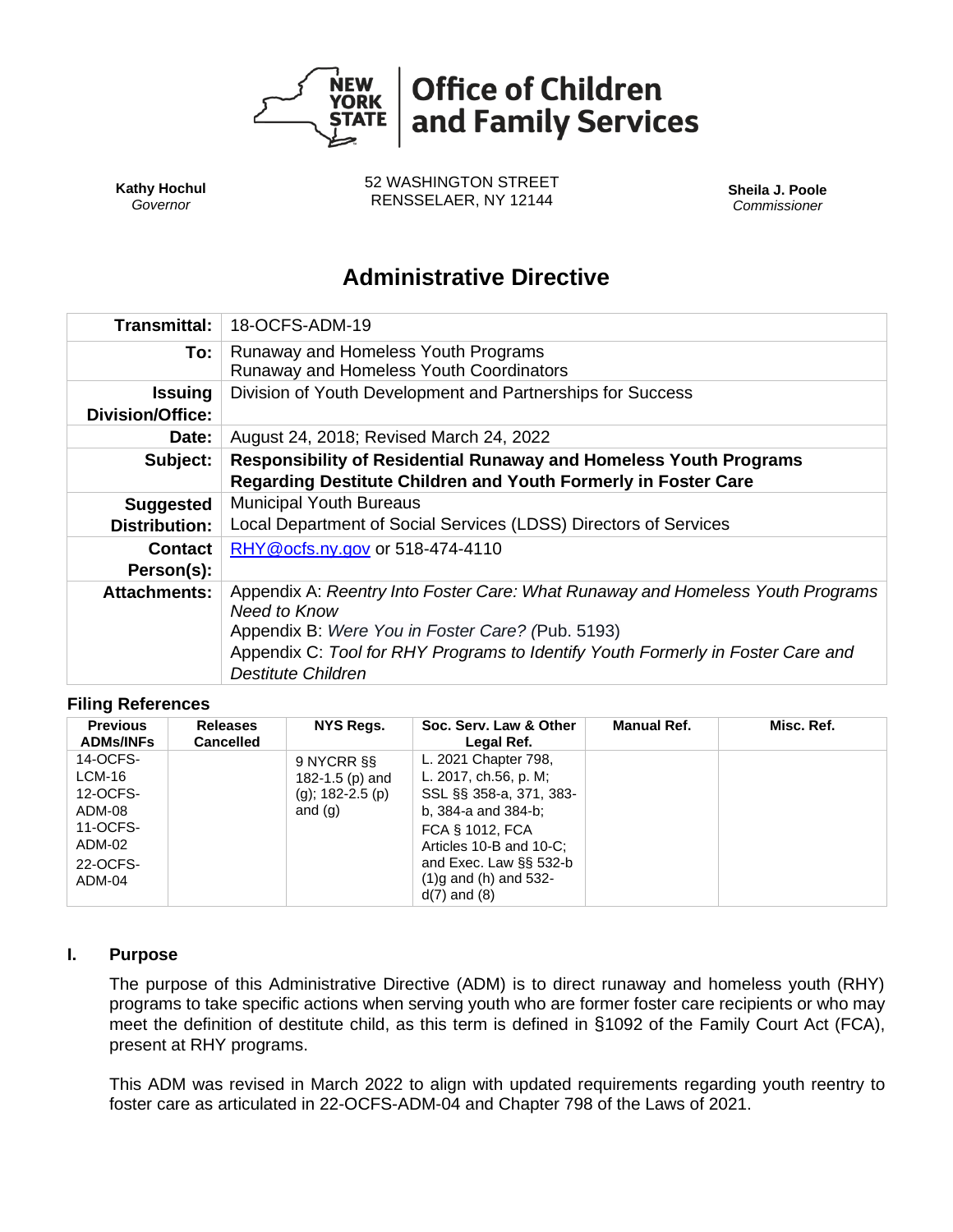### **II. Background**

RHY programs serve youth with varying needs and diverse life experiences. It is expected that some youth served by RHY crisis services programs (crisis programs), and transitional independent living support programs (TILPs) may have previously been in foster care and may be eligible to reenter foster care, while others may meet the definition of a destitute child.

Part M of Chapter 56 of the Laws of 2017 made several changes to the Executive Law to include adding new responsibilities for RHY programs when youth present at such programs who may have been formerly in foster care or may meet the definition of a destitute child.

RHY programs must provide information to youth potentially eligible to reenter foster care about their ability to do so in accordance with Article 10-B of the Family Court Act (FCA) and, when the youth consents, refer such youth to the applicable local department of social services (LDSS).<sup>1</sup> This ADM outlines that process for RHY programs.

Further, RHY programs must contact the appropriate LDSS if it is believed that a youth may be a destitute child.<sup>2</sup> This ADM also provides guidance to RHY programs on how to accurately identify a youth who may be a destitute child.

By making referrals to the applicable LDSSs for youth who are interested in reentering foster care or contacting the appropriate LDSS regarding a potentially destitute child, RHY programs may expand the service options and benefits available to eligible youth so their health, safety, and well-being can be fully supported.

#### **III. Program Implications**

### A. Reentry Into Foster Care

Older adolescents aging out of foster care often need services and supports to make a successful transition from foster care to self-sufficiency. Youth under age 21 who voluntarily choose to leave foster care at age 18 or older, or who were discharged at age 16 or older to permanency and that permanency arrangement was disrupted or dissolved, may find themselves homeless or at risk of homelessness. While there is a trial discharge status available to some youth leaving foster care, which allows them to remain in the custody of the LDSS while they adjust to living independently for at least six months, youth sometimes prefer to live independently outside of the child welfare system. As a result, they miss the advantages a trial discharge opportunity can afford. In these instances, youth may seek services from an RHY program. Additionally, in some instances, youth who leave OCFS custody may also seek services from an RHY program.

In some circumstances a youth, or an LDSS with consent from the youth, may make a motion in accordance with Article 10-B of the FCA.<sup>3</sup> These circumstances include when the youth who is at least 18 years of age but not yet 21 years of age:

1. was discharged from foster care on or after their 18<sup>th</sup> birthday due to a failure to consent to a continuation of care (commonly referred to as voluntarily leaving or "signing out" of care); OR

<sup>1</sup> Additional detail is available in Exec. Law §§ 532-b (1)(h) and 532-d(8).

<sup>2</sup> §§532-b(1)(g) and 532-d (7).

<sup>3</sup> FCA § 1091, 11-OCFS-ADM-02.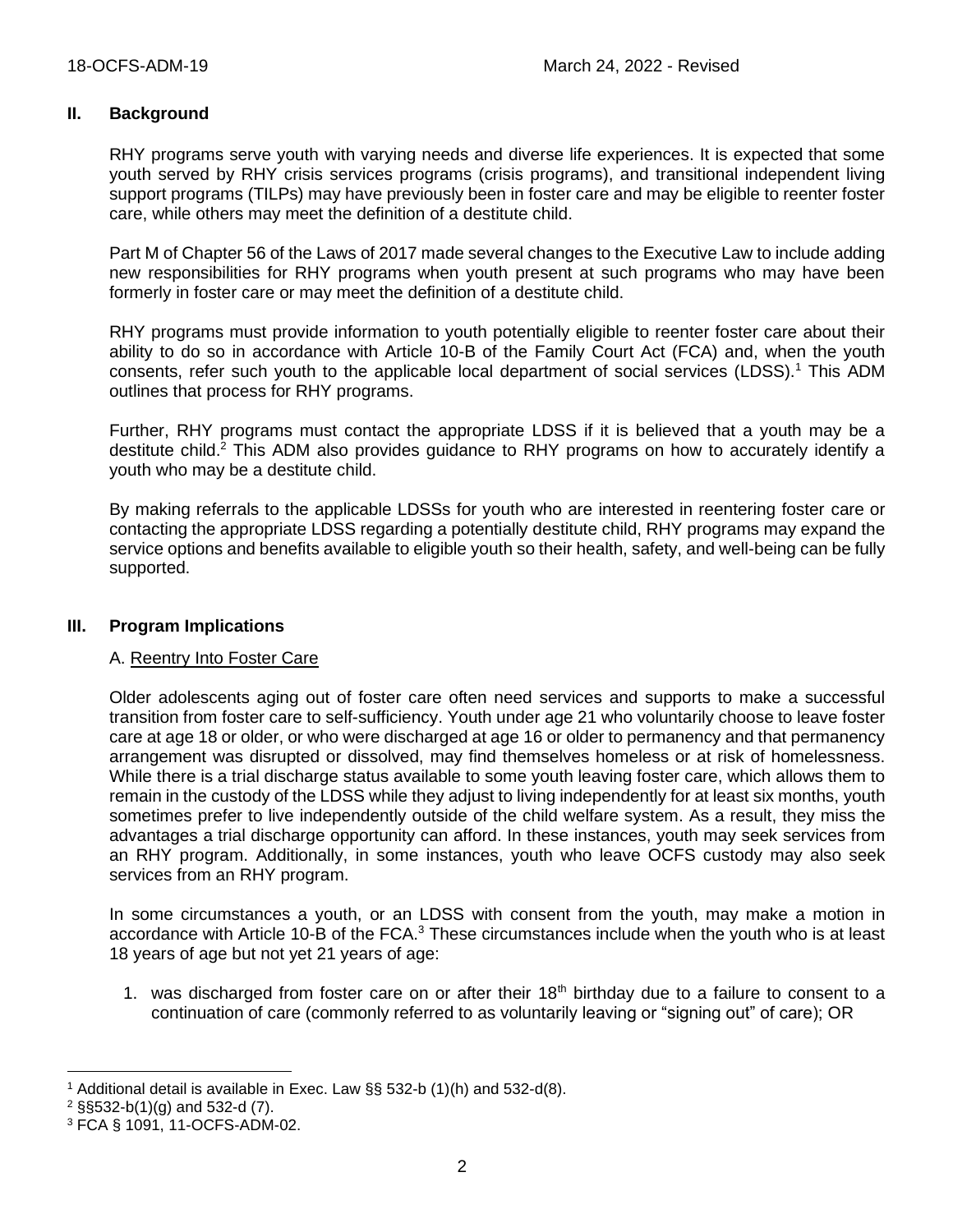was discharged from foster care on or after their 18<sup>th</sup> birthday to permanency (returned home, went to relative's care, custody or guardianship, or was adopted) and that permanency arrangement was disrupted or dissolved; AND

no more than 24 months have passed from the date of the first final discharge from care on or after the youth's their  $18<sup>th</sup>$  birthday; OR

2. was discharged from foster care on or after their  $16<sup>th</sup>$  birthday, and prior to turning 21 years old, the youth is homeless or is at-risk of becoming homeless.

In addition, the youth, or the LDSS upon the consent of the youth, must show that the youth<sup>4</sup>

- has no reasonable alternative to foster care;
- consents to enrollment and attendance in an appropriate educational or vocational program, unless the circumstances of the youth indicate that is not an appropriate plan;
- consents to reenter care; and
- that reentering foster care is in the best interest of the youth.
- Additionally, for youth discharged from foster care at age 16 or older, the LDSS, upon the consent of the youth, must demonstrate that they currently are or are likely to become homeless unless they reenter foster care.

Appendix A, *Reentry Into Foster Care: What Runaway and Homeless Youth Programs Need to Know*, is included with this policy to assist RHY programs with this identification.

When an RHY program reasonably believes a youth meets the criteria described above for reentry into foster care, program staff must provide information to the youth about their ability to reenter foster care and discuss the option to reenter care with the youth.<sup>5</sup> If the youth expresses an interest, RHY program staff must refer such youth to the applicable LDSS. For most youth, the applicable LDSS is the LDSS that previously had care and custody or custody and guardianship of the youth. A listing of all LDSSs with their contact information may be found at: [https://ocfs.ny.gov/main/localdss.asp.](https://ocfs.ny.gov/main/localdss.asp)

Appendix B, *Were You in Foster Care?*, is provided so RHY program staff may provide educational materials to youth on this subject.

### B. Destitute Child

A destitute child is defined<sup>6</sup> as a child who is under 18 years of age who is in a state of want or suffering due to lack of sufficient food, clothing, shelter, or medical or surgical care, and who does not fit within the definition of an "abused child" or a "neglected child,"<sup>7</sup> and is without any parent or caretaker available to sufficiently care for him or her, due to

- (i) the death of a parent or caretaker; OR
- (ii) the incapacity or debilitation of a parent or caretaker where such incapacity or debilitation would prevent such parent or caretaker from being able to knowingly and voluntarily enter into a written agreement to transfer the care and custody of the child in accordance with Social Service Law (SSL) §§358-a or 384-a; OR
- (iii) the inability of the LDSS to locate any parent or caretaker, after making reasonable efforts to do so; OR

 $4$  FCA § 1091(a).

 $5$  Executive Law § 532-b(1)(h).

<sup>6</sup> FCA § 1092(a).

 $7$  FCA § 1012(e) and (f).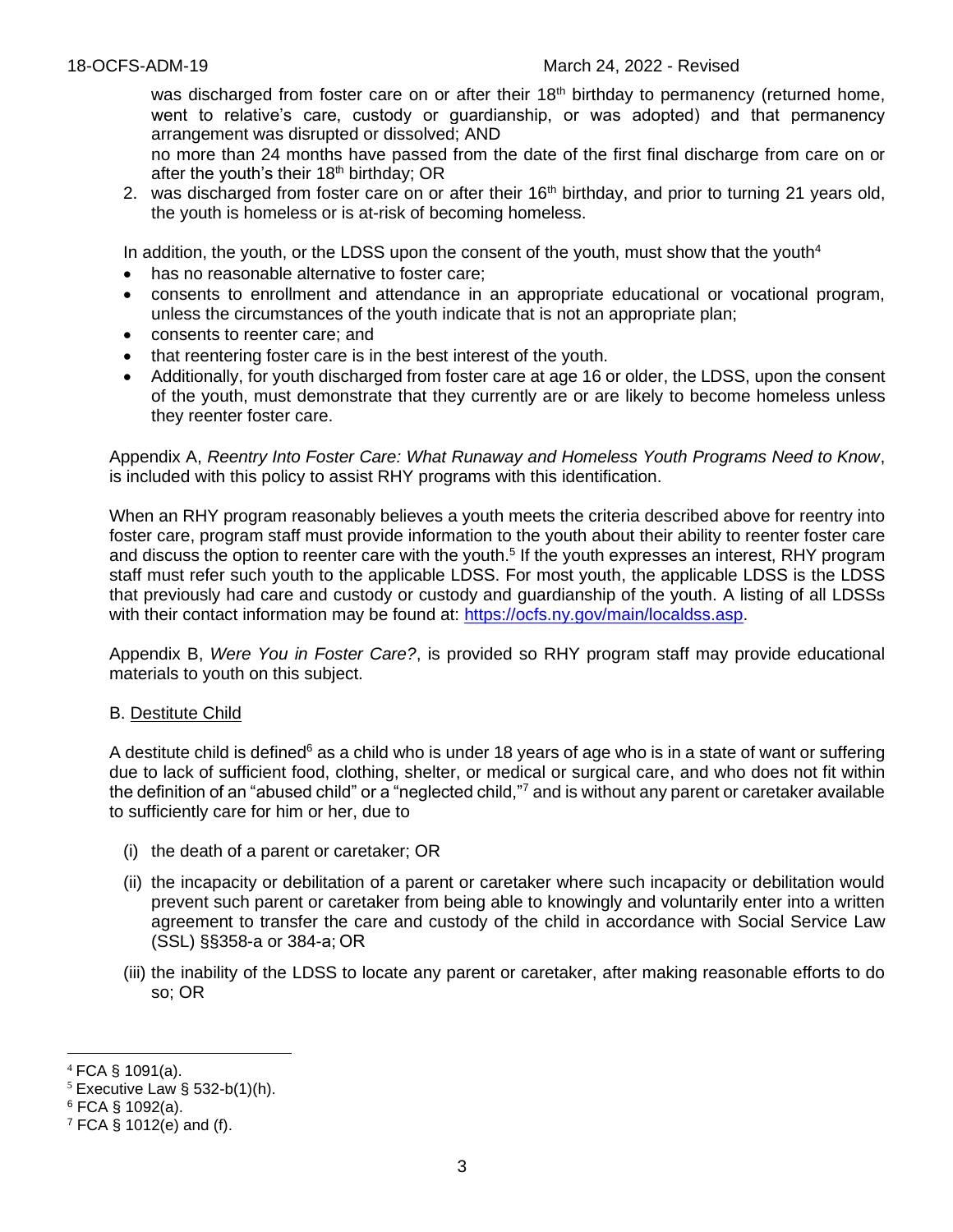(iv) a parent or caretaker being physically located outside of the state of New York, and the LDSS is unable to return the child to such parent or caretaker despite making reasonable efforts to do so unless the lack of such efforts is or was appropriate under the circumstances.

Appendix C, *Tool for RHY Programs to Identify Youth Formerly in Foster Care and Destitute Children,* is included with this policy to assist RHY programs with this identification. The use of this tool is optional for RHY programs; however, each RHY program must have a standardized process through which these required identifications are assessed.

Destitute children may contact an RHY program for services. When an RHY program reasonably believes a youth meets the definition of a destitute child as defined under §1092 of the FCA, program staff must contact the appropriate LDSS to notify the department of the youth and their needs, regardless of whether the youth consents to such a referral. The appropriate LDSS is the LDSS in which the program is located. Once notified, the LDSS will follow the procedures outlined in [12-OCFS-ADM-](https://ocfs.ny.gov/main/policies/external/OCFS_2012/ADMs/12-OCFS-ADM-08%20Destitute%20Child%20Placement%20Procedures%20and%20Guidelines.pdf)[08.](https://ocfs.ny.gov/main/policies/external/OCFS_2012/ADMs/12-OCFS-ADM-08%20Destitute%20Child%20Placement%20Procedures%20and%20Guidelines.pdf)

# **IV. Required Action**

As described above, RHY programs have specific responsibilities regarding youth who are eligible for, and interested in, reentering foster care or who are believed to be a destitute child as defined under §1092 of the FCA. RHY programs must articulate in their policy and procedure manual how each youth will be assessed for foster care experience and their status as a destitute child. The RHY program must document all assessments, notifications, and actions made in accordance with this policy in the youth's case file.

### A. Reentry Into Foster Care

Information for Youth: When a youth under 21 years of age in an RHY crisis services program indicates that they were previously in foster care and voluntarily left or were discharged from foster care on or after their 16<sup>th</sup> birthday, staff in the RHY program must provide information to the youth about their ability to reenter foster care. The *Where You in Foster Care* publication (Appendix B) is provided for this purpose.

Contact with the LDSS: If the youth indicates an interest in reentering foster care, RHY staff must refer the youth to the applicable LDSS. For most youth, the applicable LDSS is the LDSS that previously had care and custody or custody and guardianship of the youth. For youth who most recently left the custody of the New York State Office of Children and Family Services (OCFS), it is the LDSS of the youth's current residence. All contacts made on behalf of a youth in an RHY program must be preceded by written consent from the youth and recorded in the youth's case record.

### B. Destitute Child

Contact with the LDSS: If the RHY staff has reason to believe that a youth who has come to the program for services is a destitute child, as defined under §1092 of the FCA, the RHY program must contact the appropriate LDSS on behalf of the child. The appropriate LDSS is the LDSS in which the RHY program is located. Such contact is required to be made regardless of whether the youth consents to such contact.

All contacts made on behalf of youth in the RHY program must be recorded in the youth's case record. RHY programs are encouraged to inform youth of the statutory requirement to contact the LDSS before such contact is made. This practice supports a relationship built on engagement and is another opportunity for RHY programs to communicate with youth regarding the options and services that they